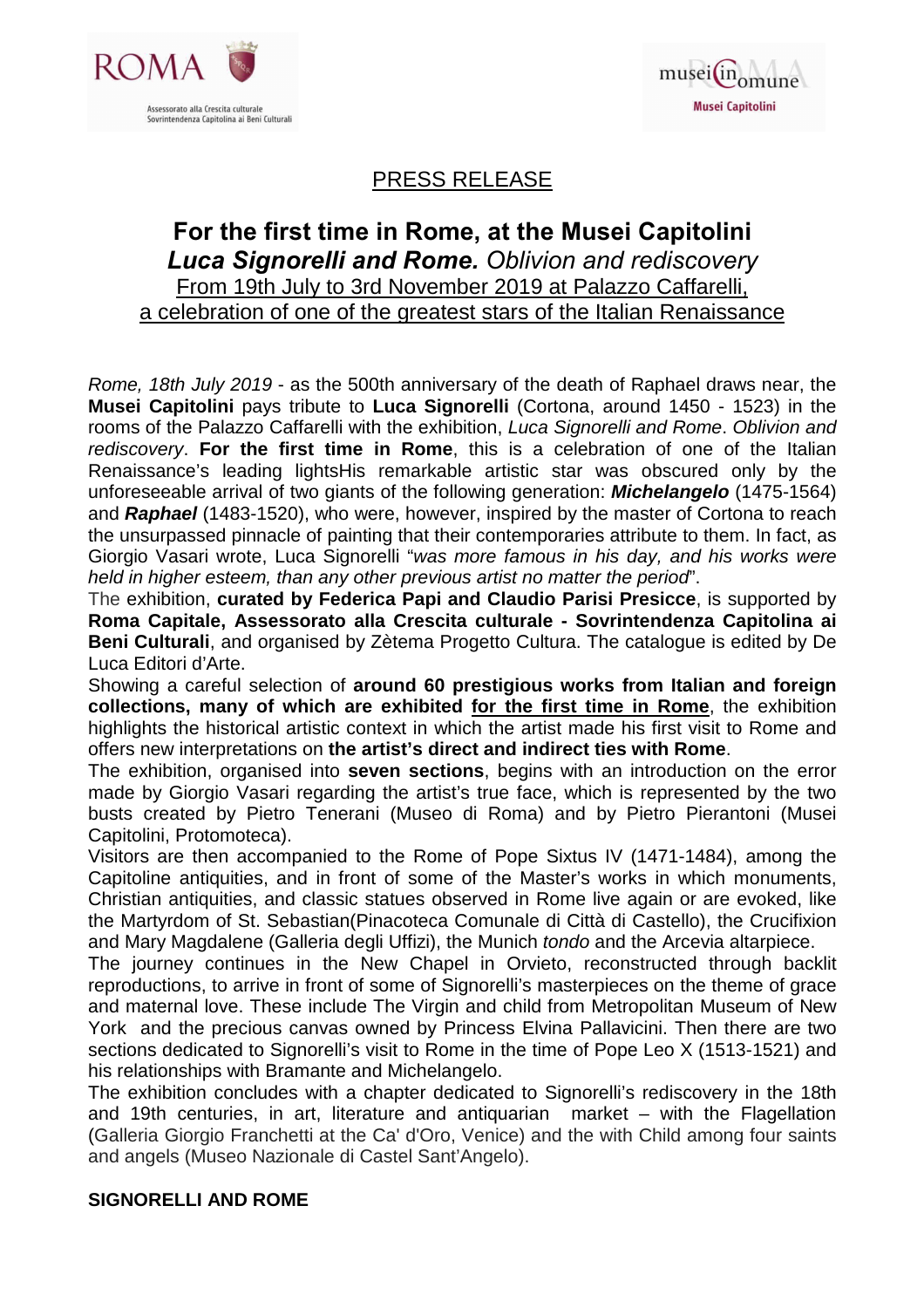The Cortonese Master is linked to the papal city by a single documented commission, the fresco with the Testament and Death of Mosescarried out for the Sistine Chapel in 1482. In fact, Signorelli did not get the same recognition in Rome as he was given in Umbria, in the Marches and in Tuscany, not even when, in 1513, Giovanni di Lorenzo de' Medici, to whose family Signorelli was "in service" in Florence, was elected as Pope Leo X.

Even though Rome was not generous with him, it was really following his experience in that city that Signorelli developed the original artistic language that distinguished both his output as a young man and his later work, with its "perfect fusion between classical and Christian culture". In Rome, Signorelli had the opportunity to directly experience the origins of Christianity and classical sculptures: in particular those found on Capitoline Hill, like the **Spinario** [Boy with the Thorn] - the celebrated bronze which arrived on Capitoline Hill in 1471 after being donated to the people of Rome by Pope Sixtus IV.

**From his study of Antiquity, Signorelli accumulated an extraordinary collection of male nudes and a variety of poses which can be seen in the figures that appear as "extras" in his painted scenes.** As his work evolved, ingredients like dynamism, tension, animation, classicism and grace are fused together perfectly in his absolute masterpiece: the frescoes on the walls of the New Chapel in Orvieto (1499-1504), **which became a school for the grand Masters of the Renaissance.** 

#### **FROM OBLIVION TO REDISCOVERY**

Even though in Italy he "was more famous in day and his works were held in higher esteem", **Luca Signorelli faded into oblivion** and it was only in the late 18th century and especially **in the 19th century**, with the purists and pre-Raphaelites of the time seeing his work, **that artists and critics rediscovered him as one of the precursors of the peak of the Renaissance**. Images taken from the frescoes in the New Chapel in Orvieto Cathedral, also known as the Chapel of San Brizio, would be included in the first illustrated monuments to art history by Seroux d'Agincourt and copies of Signorelli's masterpieces were etched and reproduced many times. In 1816, Rome honoured Signorelli, placing his bust in the Pantheon; in the middle of the 19th century, Signorelli was elected to sit amongst those people who have made Italy most well known, with a bust created by Pietro Tenerani, finally showing his real likeness.

**Hints of Signorelli's influence can be found in the work of many 20th century painters**, including Franco Gentilini and Corrado Cagli, whilst in 1903 **the first important**  scientific monograph was published in Italy (Girolamo Mancini, Vita di Luca Signorelli) and in 1953 the first retrospective was opened, curated by Mario Salmi, accompanied by fiery debate. In 2012, the latest monographic review of the artist was held in Perugia.

**Oblivion and fortune have characterised Signorelli and his work, even in relation to widespread collecting in the 19th and 20th centuries.** His works, much sought after by the antiquarian market, began to fluctuate in the hands of the greatest art dealers, who were unscrupulous enough to dismember and remove them from context, providing "Signorelli" to the new National State museums or furnishing the houses of t American magnates.

Since 1903, the Italian Ministry of Education's Directorate of Antiquities and Fine Arts attempted to stem this tide of dispersal, including the Madonna with Child among saints and angels from the Tommasi di Cortona collection in its "Catalogue of works of art of great value owned by private collectors" which was published as an appendix to the first national art protection law (1902). By doing this, its planned disposal was halted.

#### **Zètema Progetto Cultura Press Office**

Gabriella Gnetti g.gnetti@zetema.it Lorenzo Vincenti l.vincenti@zetema.it